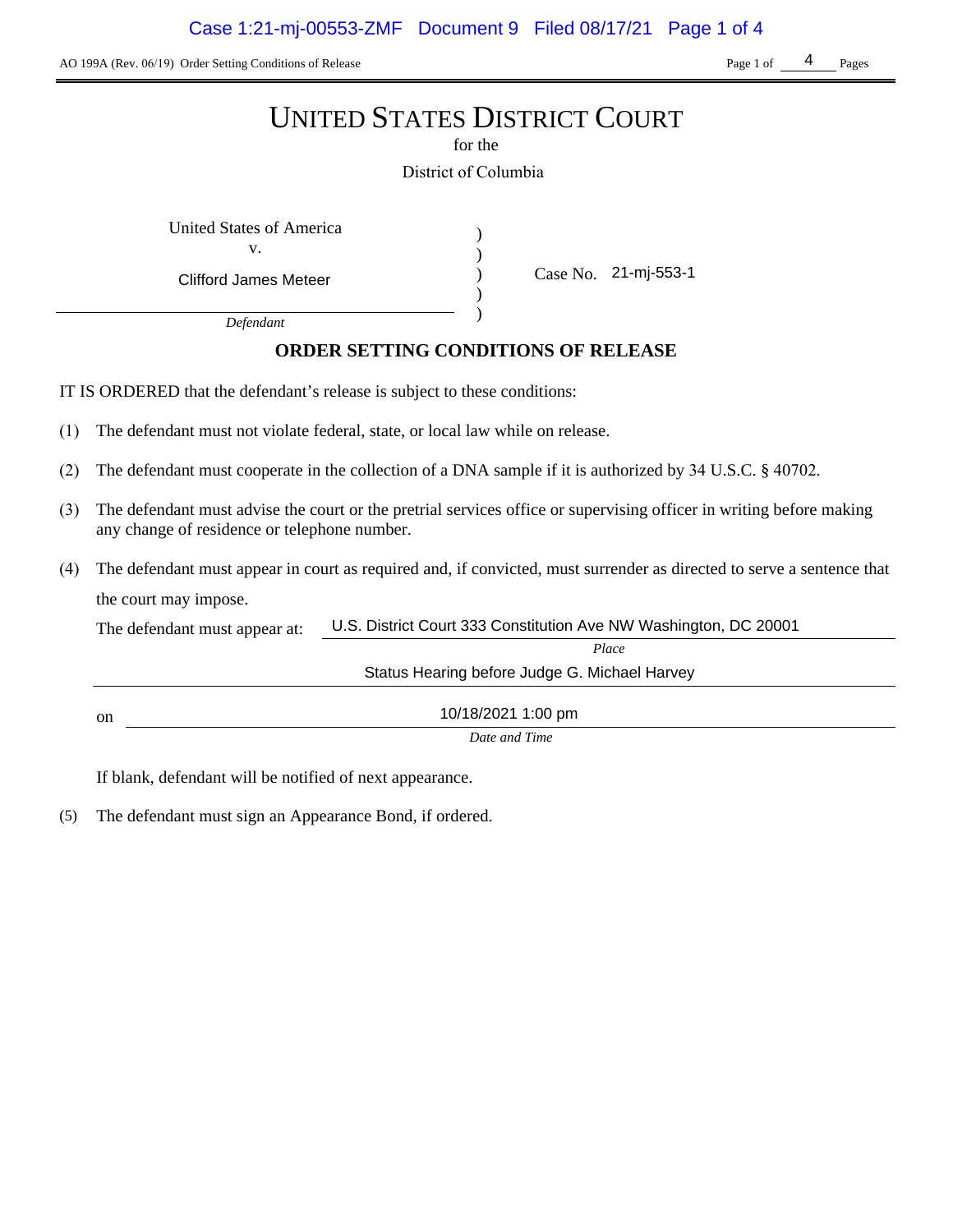AO 199B (Rev. 12/20) Additional Conditions of Release Page  $\frac{2}{\text{Page}}$  of  $\frac{4}{\text{Page}}$  Pages

## **ADDITIONAL CONDITIONS OF RELEASE**

| Person or organization                     |          |
|--------------------------------------------|----------|
| Address (only if above is an organization) |          |
| City and state                             | Tel. No. |

| AO 199B (Rev. 12/20) Additional Conditions of Release                                                                                                                                                                                                                                                                                                                                                                                                                                                                                                                                                                                                                                                                                                                                                                                                                                                                                                                                                                                                                                                                                                                                                                                             | Page $^2$ of $^4$ Pages                                        |
|---------------------------------------------------------------------------------------------------------------------------------------------------------------------------------------------------------------------------------------------------------------------------------------------------------------------------------------------------------------------------------------------------------------------------------------------------------------------------------------------------------------------------------------------------------------------------------------------------------------------------------------------------------------------------------------------------------------------------------------------------------------------------------------------------------------------------------------------------------------------------------------------------------------------------------------------------------------------------------------------------------------------------------------------------------------------------------------------------------------------------------------------------------------------------------------------------------------------------------------------------|----------------------------------------------------------------|
| <b>ADDITIONAL CONDITIONS OF RELEASE</b>                                                                                                                                                                                                                                                                                                                                                                                                                                                                                                                                                                                                                                                                                                                                                                                                                                                                                                                                                                                                                                                                                                                                                                                                           |                                                                |
| Pursuant to 18 U.S.C. § 3142(c)(1)(B), the court may impose the following least restrictive condition(s) only as necessary to reasonably assure the<br>appearance of the person as required and the safety of any other person and the community.                                                                                                                                                                                                                                                                                                                                                                                                                                                                                                                                                                                                                                                                                                                                                                                                                                                                                                                                                                                                 |                                                                |
| IT IS FURTHER ORDERED that the defendant's release is subject to the conditions marked below:                                                                                                                                                                                                                                                                                                                                                                                                                                                                                                                                                                                                                                                                                                                                                                                                                                                                                                                                                                                                                                                                                                                                                     |                                                                |
| The defendant is placed in the custody of:<br>(6)<br>Person or organization<br>Address (only if above is an organization)                                                                                                                                                                                                                                                                                                                                                                                                                                                                                                                                                                                                                                                                                                                                                                                                                                                                                                                                                                                                                                                                                                                         |                                                                |
| Tel. No.<br>City and state                                                                                                                                                                                                                                                                                                                                                                                                                                                                                                                                                                                                                                                                                                                                                                                                                                                                                                                                                                                                                                                                                                                                                                                                                        |                                                                |
| who agrees to (a) supervise the defendant, (b) use every effort to assure the defendant's appearance at all court proceedings, and (c) notify the court<br>immediately if the defendant violates a condition of release or is no longer in the custodian's custody.                                                                                                                                                                                                                                                                                                                                                                                                                                                                                                                                                                                                                                                                                                                                                                                                                                                                                                                                                                               |                                                                |
| Signed:                                                                                                                                                                                                                                                                                                                                                                                                                                                                                                                                                                                                                                                                                                                                                                                                                                                                                                                                                                                                                                                                                                                                                                                                                                           |                                                                |
| Custodian<br>The defendant must:<br>$(  \vee  )$<br>(7)                                                                                                                                                                                                                                                                                                                                                                                                                                                                                                                                                                                                                                                                                                                                                                                                                                                                                                                                                                                                                                                                                                                                                                                           | Date                                                           |
| (a) submit to supervision by and report for supervision to the as directed by the Eastern District of Tennessee (Knoxville); verify address<br>$( \mathbf{v} )$<br>telephone number<br>, no later than 8/11/2021                                                                                                                                                                                                                                                                                                                                                                                                                                                                                                                                                                                                                                                                                                                                                                                                                                                                                                                                                                                                                                  |                                                                |
| (b) continue or actively seek employment.                                                                                                                                                                                                                                                                                                                                                                                                                                                                                                                                                                                                                                                                                                                                                                                                                                                                                                                                                                                                                                                                                                                                                                                                         |                                                                |
| (c) continue or start an education program.                                                                                                                                                                                                                                                                                                                                                                                                                                                                                                                                                                                                                                                                                                                                                                                                                                                                                                                                                                                                                                                                                                                                                                                                       |                                                                |
| (d) surrender any passport to:<br>(e) not obtain a passport or other international travel document.                                                                                                                                                                                                                                                                                                                                                                                                                                                                                                                                                                                                                                                                                                                                                                                                                                                                                                                                                                                                                                                                                                                                               |                                                                |
| (f) abide by the following restrictions on personal association, residence, or travel:<br>⊺∽∣                                                                                                                                                                                                                                                                                                                                                                                                                                                                                                                                                                                                                                                                                                                                                                                                                                                                                                                                                                                                                                                                                                                                                     | Stay away from D.C. except for attendance at Court proceedings |
| meetings with counsel, and required PSA Business. See (t) for additional travel restrictions.<br>(g) avoid all contact, directly or indirectly, with any person who is or may be a victim or witness in the investigation or prosecution,                                                                                                                                                                                                                                                                                                                                                                                                                                                                                                                                                                                                                                                                                                                                                                                                                                                                                                                                                                                                         |                                                                |
| including:                                                                                                                                                                                                                                                                                                                                                                                                                                                                                                                                                                                                                                                                                                                                                                                                                                                                                                                                                                                                                                                                                                                                                                                                                                        |                                                                |
|                                                                                                                                                                                                                                                                                                                                                                                                                                                                                                                                                                                                                                                                                                                                                                                                                                                                                                                                                                                                                                                                                                                                                                                                                                                   |                                                                |
| (h) get medical or psychiatric treatment:                                                                                                                                                                                                                                                                                                                                                                                                                                                                                                                                                                                                                                                                                                                                                                                                                                                                                                                                                                                                                                                                                                                                                                                                         |                                                                |
| o'clock after being released at<br>(i) return to custody each<br>at<br>or the following purposes:                                                                                                                                                                                                                                                                                                                                                                                                                                                                                                                                                                                                                                                                                                                                                                                                                                                                                                                                                                                                                                                                                                                                                 | o'clock for employment, schooling,                             |
| maintain residence at a halfway house or community corrections center, as the pretrial services office or supervising officer considers<br>(i)<br>necessary.                                                                                                                                                                                                                                                                                                                                                                                                                                                                                                                                                                                                                                                                                                                                                                                                                                                                                                                                                                                                                                                                                      |                                                                |
| (k) not possess a firearm, destructive device, or other weapon.                                                                                                                                                                                                                                                                                                                                                                                                                                                                                                                                                                                                                                                                                                                                                                                                                                                                                                                                                                                                                                                                                                                                                                                   |                                                                |
| not use alcohol $\begin{pmatrix} \square \\ \square \end{pmatrix}$ at all $\begin{pmatrix} \square \\ \square \end{pmatrix}$ excessively.<br>(1)                                                                                                                                                                                                                                                                                                                                                                                                                                                                                                                                                                                                                                                                                                                                                                                                                                                                                                                                                                                                                                                                                                  |                                                                |
| ( ) (m) not use or unlawfully possess a narcotic drug or other controlled substances defined in 21 U.S.C. § 802, unless prescribed by a licensed<br>medical practitioner.                                                                                                                                                                                                                                                                                                                                                                                                                                                                                                                                                                                                                                                                                                                                                                                                                                                                                                                                                                                                                                                                         |                                                                |
| (n) submit to testing for a prohibited substance if required by the pretrial services office or supervising officer. Testing may be used with<br>random frequency and may include urine testing, the wearing of a sweat patch, a remote alcohol testing system, and/or any form of<br>prohibited substance screening or testing. The defendant must not obstruct, attempt to obstruct, or tamper with the efficiency and accuracy<br>of prohibited substance screening or testing.                                                                                                                                                                                                                                                                                                                                                                                                                                                                                                                                                                                                                                                                                                                                                                |                                                                |
| (O) participate in a program of inpatient or outpatient substance abuse therapy and counseling if directed by the pretrial services office or<br>supervising officer.                                                                                                                                                                                                                                                                                                                                                                                                                                                                                                                                                                                                                                                                                                                                                                                                                                                                                                                                                                                                                                                                             |                                                                |
| (p) participate in one of the following location restriction programs and comply with its requirements as directed.<br>( $\Box$ ) (i) <b>Curfew.</b> You are restricted to your residence every day ( $\Box$ ) from $\Box$ to $\Box$ , or ( $\Box$ ) as<br>directed by the pretrial services office or supervising officer; or<br>(ii) Home Detention. You are restricted to your residence at all times except for employment; education; religious services;<br>medical, substance abuse, or mental health treatment; attorney visits; court appearances; court-ordered obligations; or other<br>activities approved in advance by the pretrial services office or supervising officer; or<br>(iii) Home Incarceration. You are restricted to 24-hour-a-day lock-down at your residence except for medical necessities and<br>court appearances or other activities specifically approved by the court; or<br>(U) (iv) Stand Alone Monitoring. You have no residential curfew, home detention, or home incarceration restrictions. However,<br>you must comply with the location or travel restrictions as imposed by the court.<br>Note: Stand Alone Monitoring should be used in conjunction with global positioning system (GPS) technology. |                                                                |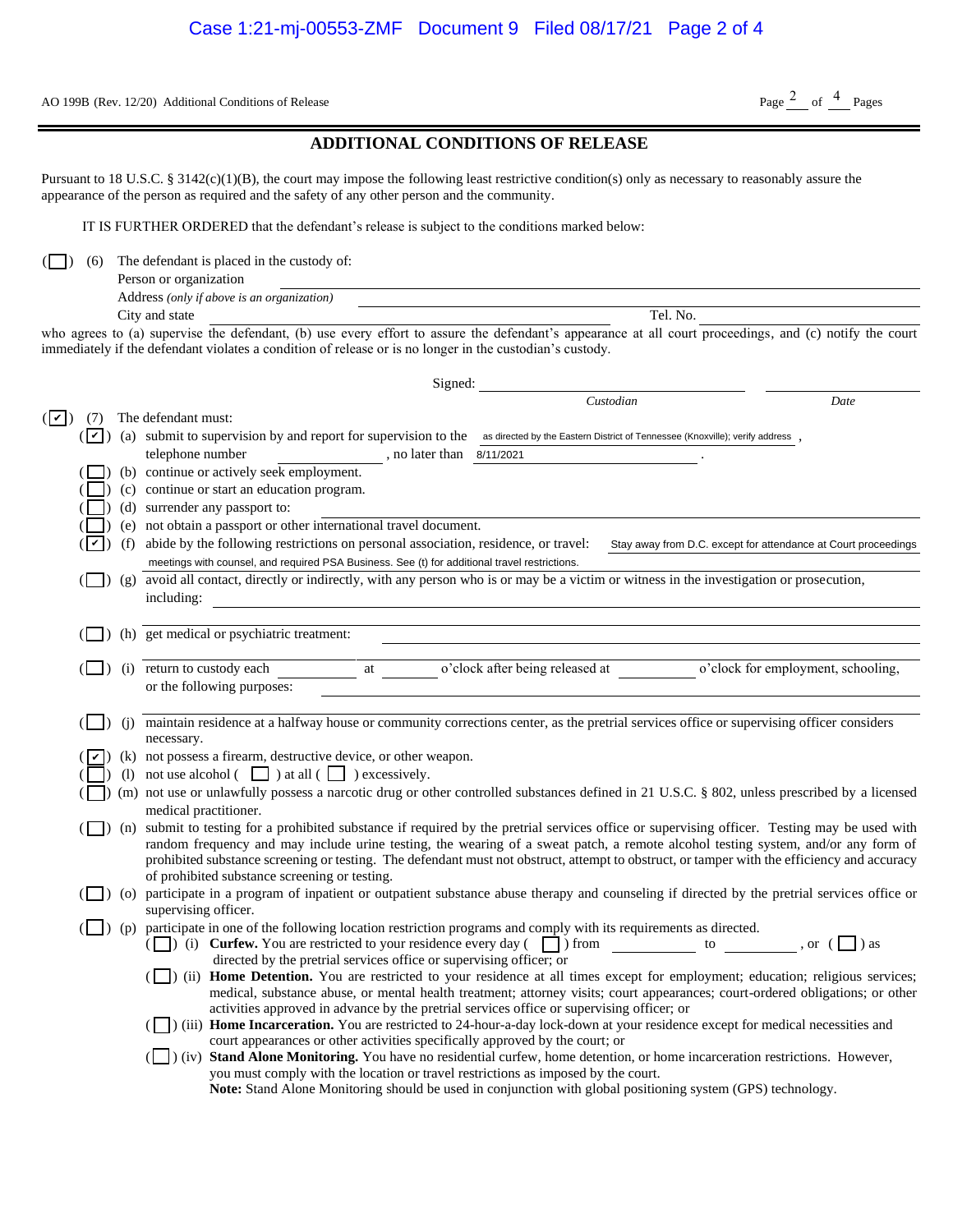AO 199B (Rev. 12/20) Additional Conditions of Release Page  $\frac{3}{2}$  of  $\frac{4}{2}$  Pages

#### **ADDITIONAL CONDITIONS OF RELEASE**

 $(\Box)$  (q) submit to the following location monitoring technology and comply with its requirements as directed:

) (i) Location monitoring technology as directed by the pretrial services or supervising officer; or

) (ii) Voice Recognition; or

) (iii) Radio Frequency; or

 $\left(\Box\right)$  (iv) GPS.

( ( (

- $(\Box)$  (r) pay all or part of the cost of location monitoring based upon your ability to pay as determined by the pretrial services or supervising officer. (a) Additional Conditions of Release<br> **ADDITIONAL CONDITIONS OF RELEASE**<br>
submit to the following location monitoring technology as directed by the pretrial services or supervising officer; or<br>
( $\Box$ ) (ii) Voice Recogniti
- ( $\Box$ ) (s) report as soon as possible, to the pretrial services or supervising officer, every contact with law enforcement personnel, including arrests, questioning, or traffic stops.

(V) (t) Defendant must notify the Eastern District of Tennessee (Knoxville) in advance of any and all travel outside of the Eastern District of Tennessee. Defendant must receive Court approval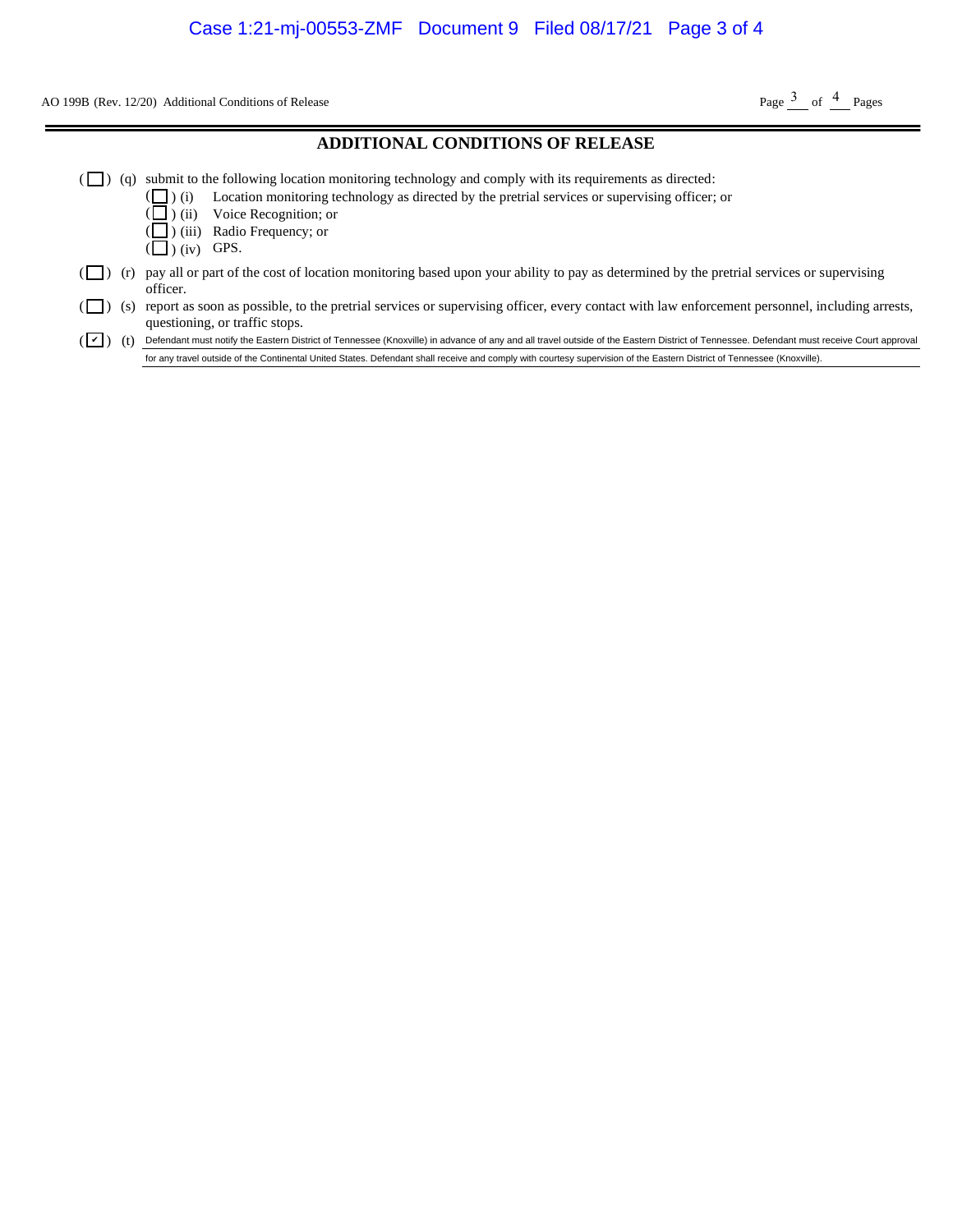#### **ADVICE OF PENALTIES AND SANCTIONS**

#### TO THE DEFENDANT:

#### YOU ARE ADVISED OF THE FOLLOWING PENALTIES AND SANCTIONS:

Violating any of the foregoing conditions of release may result in the immediate issuance of a warrant for your arrest, a revocation of your release, an order of detention, a forfeiture of any bond, and a prosecution for contempt of court and could result in imprisonment, a fine, or both.

While on release, if you commit a federal felony offense the punishment is an additional prison term of not more than ten years and for a federal misdemeanor offense the punishment is an additional prison term of not more than one year. This sentence will be consecutive (*i.e.*, in addition to) to any other sentence you receive.

It is a crime punishable by up to ten years in prison, and a \$250,000 fine, or both, to: obstruct a criminal investigation; tamper with a witness, victim, or informant; retaliate or attempt to retaliate against a witness, victim, or informant; or intimidate or attempt to intimidate a witness, victim, juror, informant, or officer of the court. The penalties for tampering, retaliation, or intimidation are significantly more serious if they involve a killing or attempted killing.

If, after release, you knowingly fail to appear as the conditions of release require, or to surrender to serve a sentence,

- you may be prosecuted for failing to appear or surrender and additional punishment may be imposed. If you are convicted of:
	- (1) an offense punishable by death, life imprisonment, or imprisonment for a term of fifteen years or more you will be fined not more than \$250,000 or imprisoned for not more than 10 years, or both;
	- (2) an offense punishable by imprisonment for a term of five years or more, but less than fifteen years you will be fined not more than \$250,000 or imprisoned for not more than five years, or both;
	- (3) any other felony you will be fined not more than \$250,000 or imprisoned not more than two years, or both;
	- (4) a misdemeanor you will be fined not more than \$100,000 or imprisoned not more than one year, or both.

A term of imprisonment imposed for failure to appear or surrender will be consecutive to any other sentence you receive. In addition, a failure to appear or surrender may result in the forfeiture of any bond posted.

#### **Acknowledgment of the Defendant**

I acknowledge that I am the defendant in this case and that I am aware of the conditions of release. I promise to obey all conditions of release, to appear as directed, and surrender to serve any sentence imposed. I am aware of the penalties and sanctions set forth above.

#### Acknowledged on the record due to global Pandemic-COVID-19

*Defendant's Signature*

*City and State*

#### **Directions to the United States Marshal**

- ) The defendant is ORDERED released after processing.
- ) The United States marshal is ORDERED to keep the defendant in custody until notified by the clerk or judge that the defendant has posted bond and/or complied with all other conditions for release. If still in custody, the defendant must be produced before the appropriate judge at the time and place specified.



Date: August 17, 2021 *nunc pro tunc*



Robin M. Meriweather

*Judicial Officer's Signature*

Robin M. Meriweather, U.S. Magistrate Judge

*Printed name and title*

DISTRIBUTION: COURT DEFENDANT PRETRIAL SERVICE U.S. ATTORNEY U.S. MARSHAL

4 of 4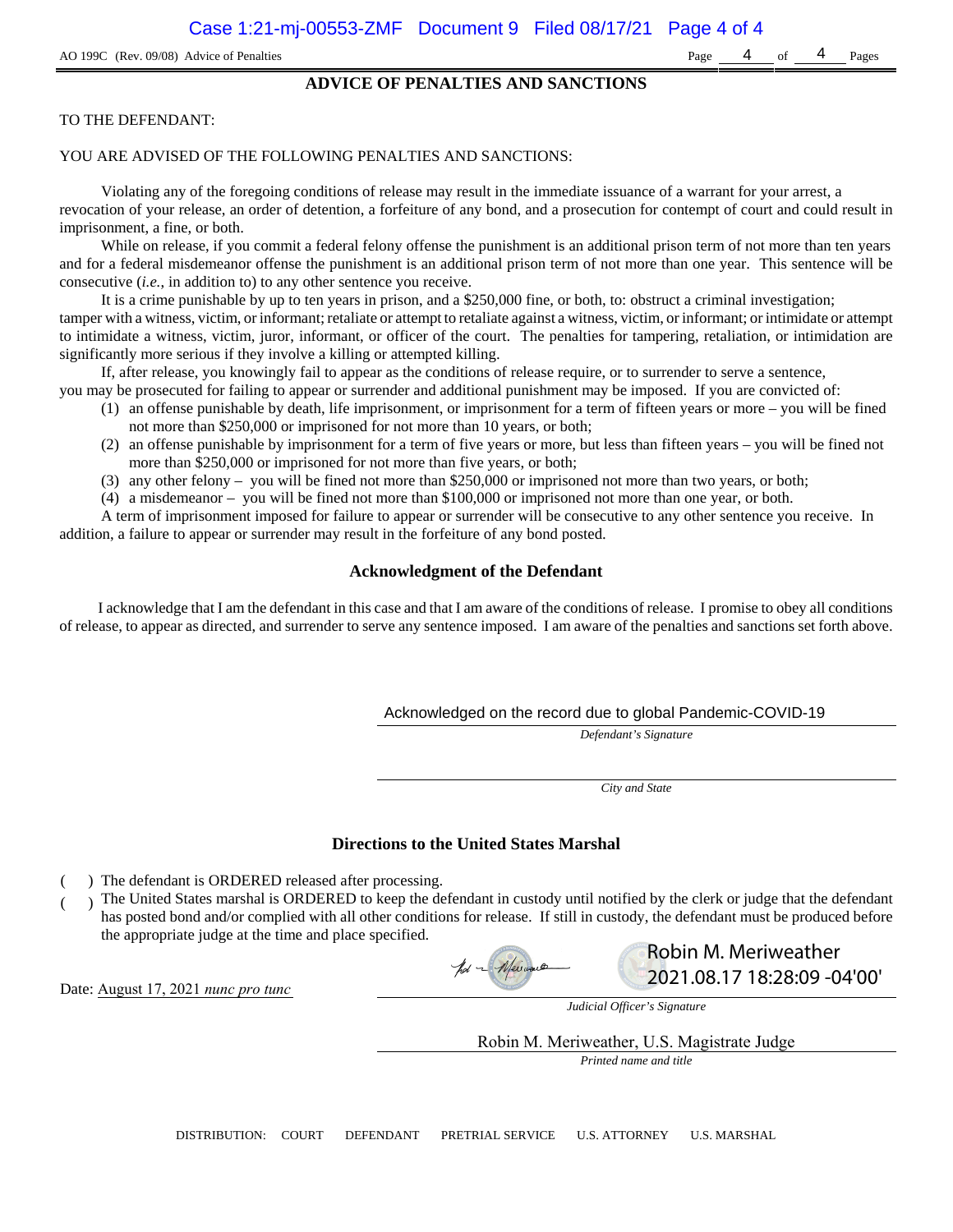AO 98 (Rev. 12/11) Appearance Bond

# UNITED STATES DISTRICT COURT

for the

) ) ) )

District of Columbia

United States of America (1996)

v.

**Clifford James Meteer** 

Defendant

Case No.

# APPEARANCE BOND

#### Defendant's Agreement

I, Clifford James Meteer *(defendant)*, agree to follow every order of this court, or any court that considers this case, and I further agree that this bond may be forfeited if I fail:

 $(X)$  to appear for court proceedings;

 $(X)$  if convicted, to surrender to serve a sentence that the court may impose; or

 $(X)$  to comply with all conditions set forth in the Order Setting Conditions of Release.

# Type of Bond

 $(X)$  (1) This is a personal recognizance bond.

(2) This is an unsecured bond of \$

 $($   $)$  (3) This is a secured bond of \$, secured by:

 $($  ) (a)  $\$  , in cash deposited with the court.

( ) (b) the agreement of the defendant and each surety to forfeit the following cash or other property (describe the cash or other property, including claims on it  $-$  such as a lien, mortgage, or loan  $-$  and attach proof of ownership and value):

If this bond is secured by real property, documents to protect the secured interest may be filed of record.

( $\)$  (c) a bail bond with a solvent surety *(attach a copy of the bail bond, or describe it and identify the surety)*:

### Forfeiture or Release of the Bond

Forfeiture of the Bond. This appearance bond may be forfeited if the defendant does not comply with the above agreement. The court may immediately order the amount of the bond surrendered to the United States, including the security for the bond, if the defendant does not comply with the agreement. At the request of the United States, the court may order a judgment of forfeiture against the defendant and each surety for the entire amount of the bond, including interest and costs.